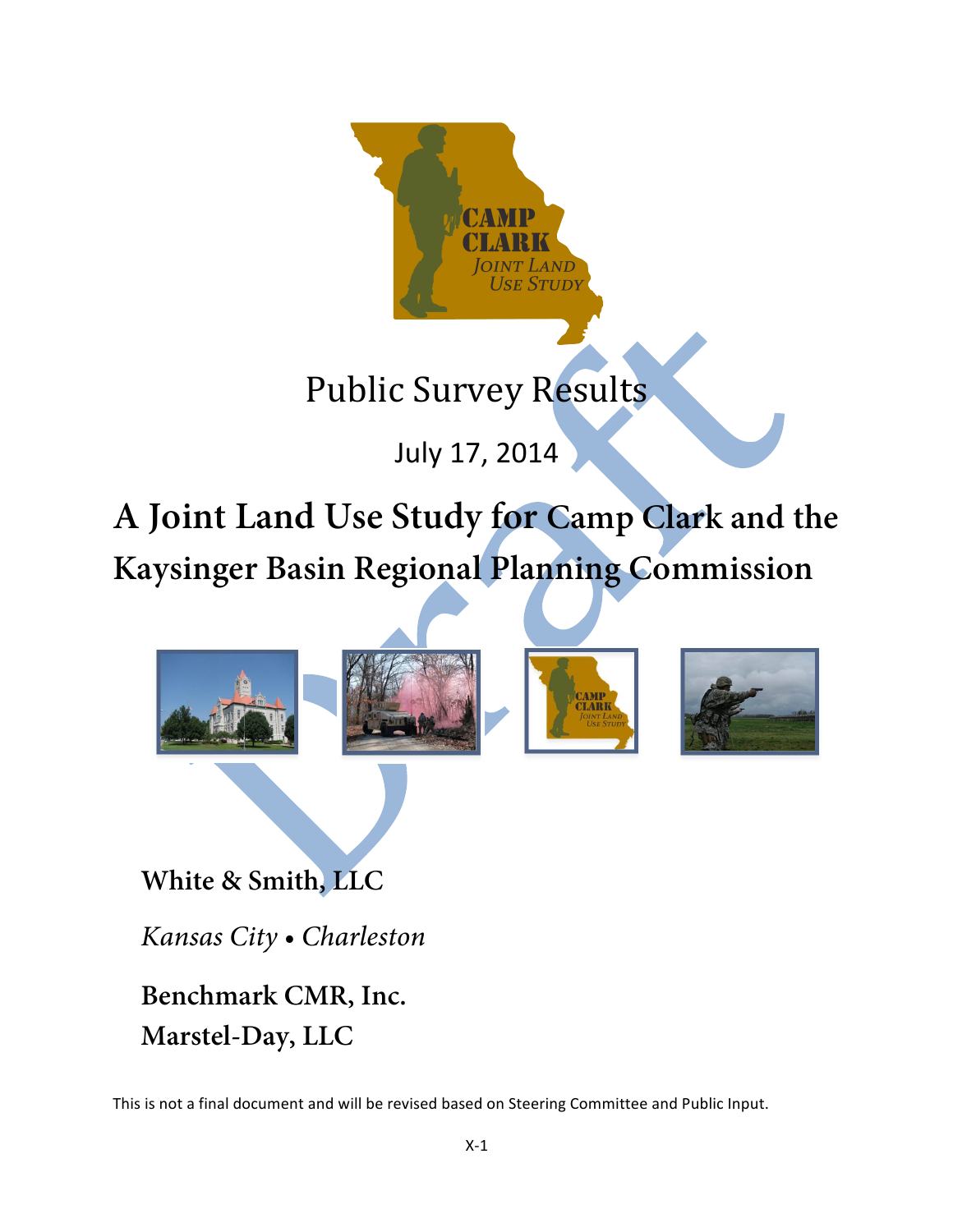# **Background**

As part of the Camp Clark Joint Land Use Study's public outreach efforts, a 24-question survey was developed and distributed to help the JLUS steering committees and project team gain insights into the community attitudes regarding Camp Clark activities. The public was given three options for completing the survey: 1) participate in the real-time survey at the public kick-off meeting that was held on April 22, 2014; 2) complete the survey online using a link on the project's website; or 3) submit a paper copy of the survey, which was provided to the steering committees for wider distribution.

A total of 28 survey responses were collected  $-$  23 were collected during the real-time survey at the public kick-off meeting, four paper copies were collected during the public kick-off meeting, and one was collected online.

# **Key Takeaways**

Overall, the public survey demonstrated the community's general support for operations occurring at Camp Clark, as well as its commitment to take action to protect Camp Clark's future mission. Some of the key takeaways or points of interest include:

- Majority of respondents have lived in the area for less than 5 years;
- Majority of respondents were between ages of 18 and 34;
- Nearly 93% of respondents live further than two miles away from Camp Clark;
- 64% of respondents think the training at Camp Clark is either "very important" or "important";
- 77% of respondents support the National Guard presence in region;
- 62% of respondents agree that the community must take action to ensure Camp Clark;
- 96% of respondents either "rarely" or "never" hear noise related to National Guard training areas;
- 31% of respondents "hardly notice" noise impacts, while 50% say they don't experience any noise impacts; and
- 85% of respondents were not aware that the community may rent facility space on Camp Clark.

The full survey results are shown below. Please note that some questions allowed multiple responses; thus, the final response count may exceed 28 responses.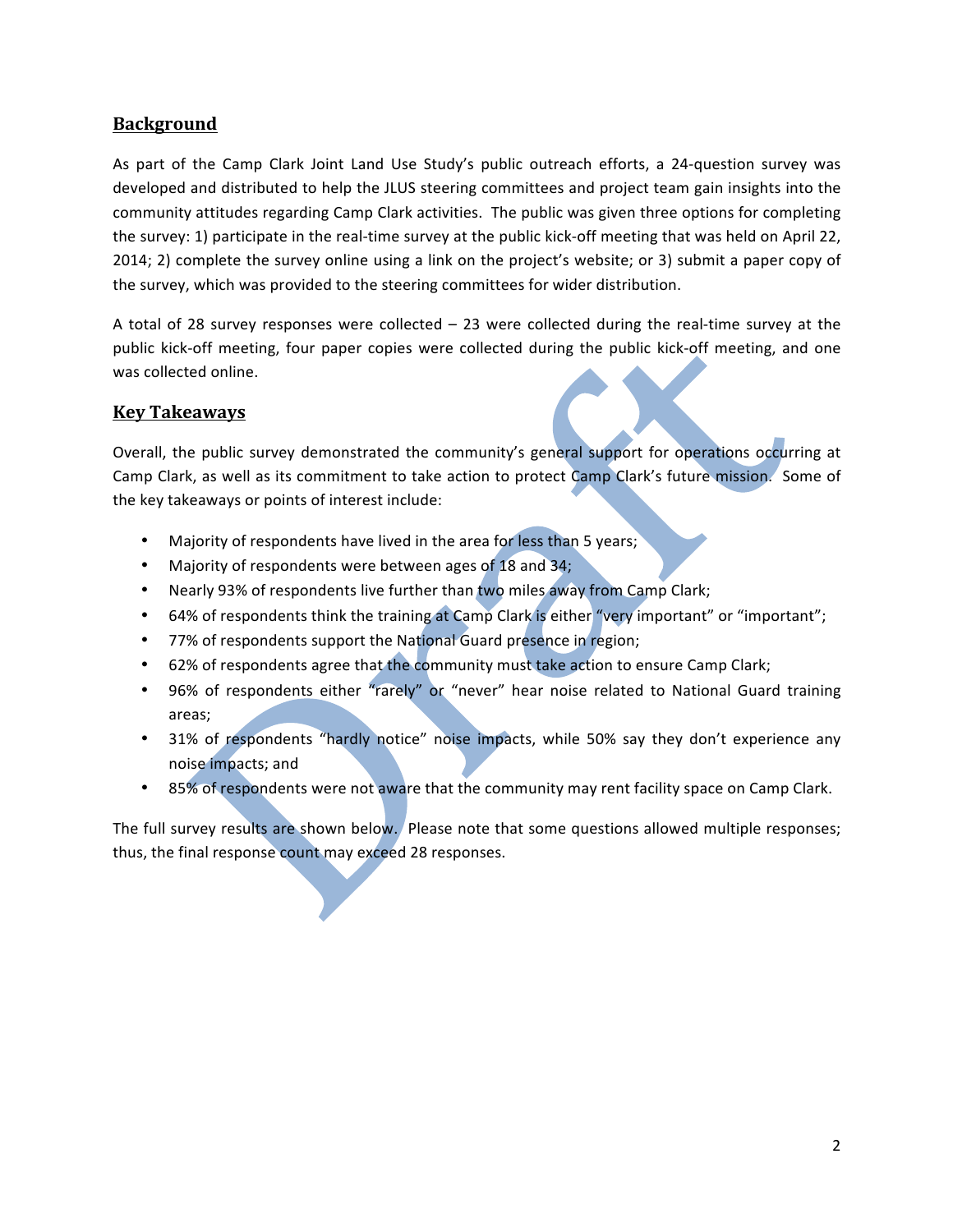# **Survey Results**

Vernon County

# Q1.

| 1. In what area do you live? |                     |              |
|------------------------------|---------------------|--------------|
| <b>Answer Options</b>        | Response<br>Percent | Respo<br>Cou |
| City of Nevada               | 53.8%               | 14           |

| Vernon County | 30.8%             |   |    |
|---------------|-------------------|---|----|
| Other         | 15.4%             | Δ |    |
|               | answered question |   | 26 |
|               | skipped question  |   | n  |
|               |                   |   |    |

Response Count

**The Contract** 

## Q2.

## 2. How long have you lived in the region (defined as the City of Nevada or Vernon County)?

| <b>Answer Options</b>                                | Response<br>Percent | Response<br>Count |  |
|------------------------------------------------------|---------------------|-------------------|--|
| More than 20 years                                   | 38.5%               | 10                |  |
| Between 5 and 20 years                               | 3.8%                |                   |  |
| Less than 5 years                                    | 46.2%               | 12                |  |
| I do not live in the City of Nevada or Vernon County | 11.5%               | 3                 |  |
|                                                      | answered question   | 26                |  |
|                                                      | skipped question    | $\overline{2}$    |  |
|                                                      |                     |                   |  |

## 3. What is your current land ownership status?

| <b>Answer Options</b>                                       | Response<br>Percent | Response<br>Count |
|-------------------------------------------------------------|---------------------|-------------------|
| I own property within the region, but do not live<br>there. | 7.4%                | $\mathcal{P}$     |
| I own property and live in the region.                      | 33.3%               | 9                 |
| I rent property in the region.                              | 29.6%               | 8                 |
| I do not own or rent property in the region.                | 29.6%               | 8                 |
|                                                             | answered question   | 27                |
|                                                             | skipped question    |                   |

Q4.

# 4. In what industry are you employed? [Choose ALL that apply.]

| <b>Answer Options</b>                      | Response<br><b>Percent</b> | Response<br>Count |
|--------------------------------------------|----------------------------|-------------------|
| Department of Defense                      | 3.4%                       |                   |
| Missouri Army National Guard               | 3.4%                       |                   |
| Local schools, or other educational entity | 24.1%                      |                   |
| Another federal, state, or local agency    | 10.3%                      | 3                 |
| Agriculture or related field               | 6.9%                       | 2                 |
| Industry, manufacturing, or related field  | 6.9%                       | 2                 |
| Food and beverage, or related field        | 3.4%                       |                   |
| Retail or commercial                       | 3.4%                       |                   |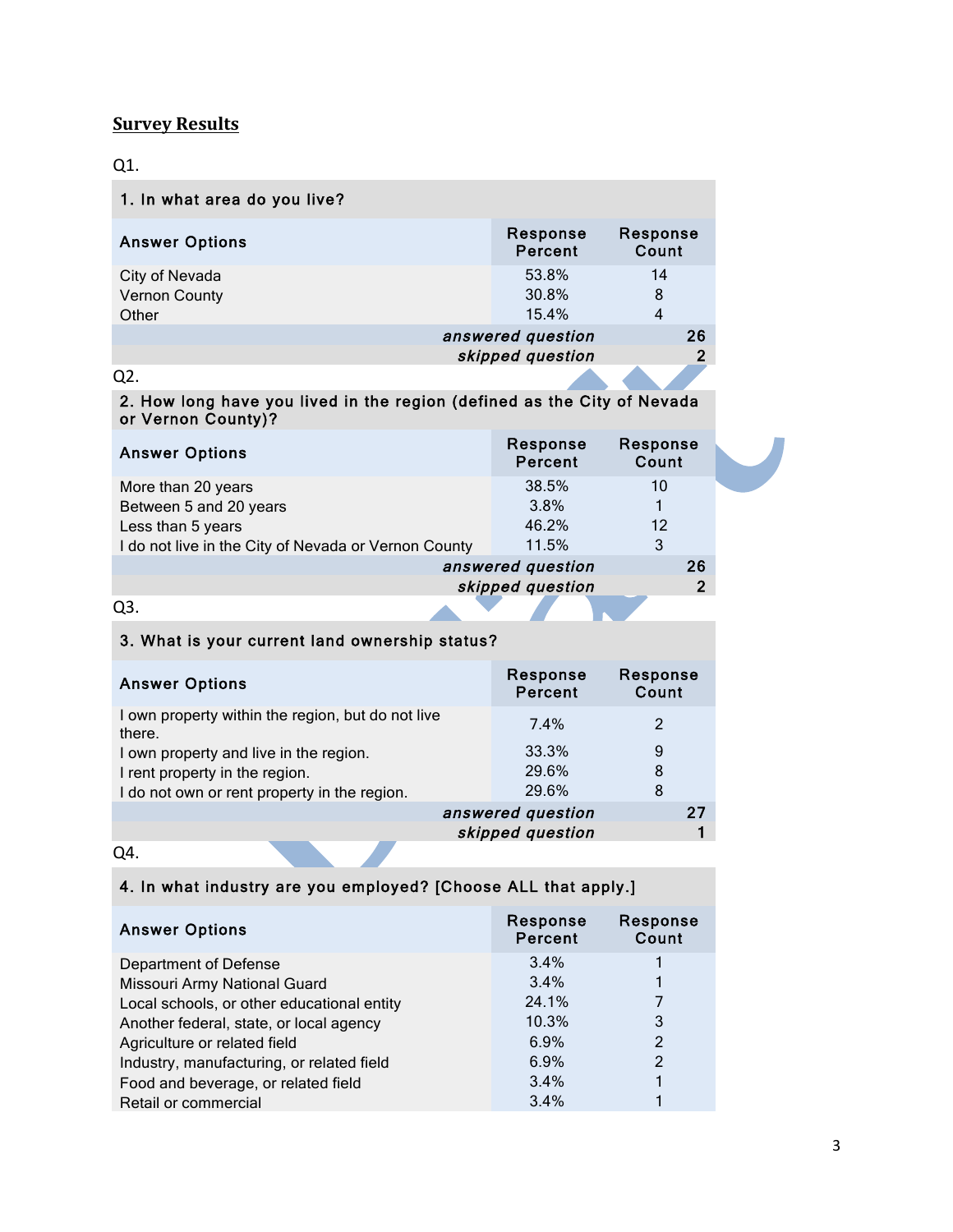| Self-employed/Other         | 13.8%             | 4 |    |
|-----------------------------|-------------------|---|----|
| I am not currently employed | 27.6%             |   |    |
|                             | answered question |   | 29 |
| skipped question            |                   |   | 0  |

Q5. 

## 5. Do you currently serve in, or are you a veteran of, the armed forces? [Choose ALL that apply.]

| <b>Answer Options</b>                                                    | Response<br>Percent | Response<br>Count |
|--------------------------------------------------------------------------|---------------------|-------------------|
| Current member of the MOARNG                                             | 3.7%                |                   |
| Current member of other National Guard or Reserve<br>Component           | 0.0%                | 0                 |
| Currently on active duty                                                 | $0.0\%$             | 0                 |
| <b>Veteran of MOARNG</b>                                                 | 7.4%                | $\mathcal{P}$     |
| Veteran of other National Guard or Reserve<br>Component                  | 11.1%               | 3                 |
| Active duty veteran                                                      | 11.1%               | 3                 |
| I do not currently serve in, nor am I a veteran of, the<br>armed forces. | 74.1%               | 20                |
|                                                                          | answered question   | クフ                |

answered question 27 skipped question 1

Q6.

## 6. In what age range do you fall?

| <b>Answer Options</b> | Response<br>Percent | Response<br>Count |
|-----------------------|---------------------|-------------------|
| Under 18              | $0.0\%$             | 0                 |
| 18-34                 | 50.0%               | 14                |
| 35-55                 | 14.3%               | 4                 |
| $55+$                 | 35.7%               | 10                |
|                       | answered question   | 28                |
|                       | skipped question    |                   |

Q7.

## 7. Are you aware that Camp Clark is a Missouri Army National Guard installation located in Vernon County?

| <b>Answer Options</b> | Response<br>Percent | Response<br>Count |
|-----------------------|---------------------|-------------------|
| Yes<br>No             | 88.5%<br>11.5%      | 23<br>3           |
|                       | answered question   | 26                |
|                       | skipped question    | ົ                 |

## Q8.

# 8. How far away do you live from Camp Clark?

| <b>Answer Options</b>       | Response<br>Percent | Response<br>Count |
|-----------------------------|---------------------|-------------------|
| Within 1/2 mile             | 3.7%                |                   |
| Between 1/2 mile and 1 mile | 3.7%                |                   |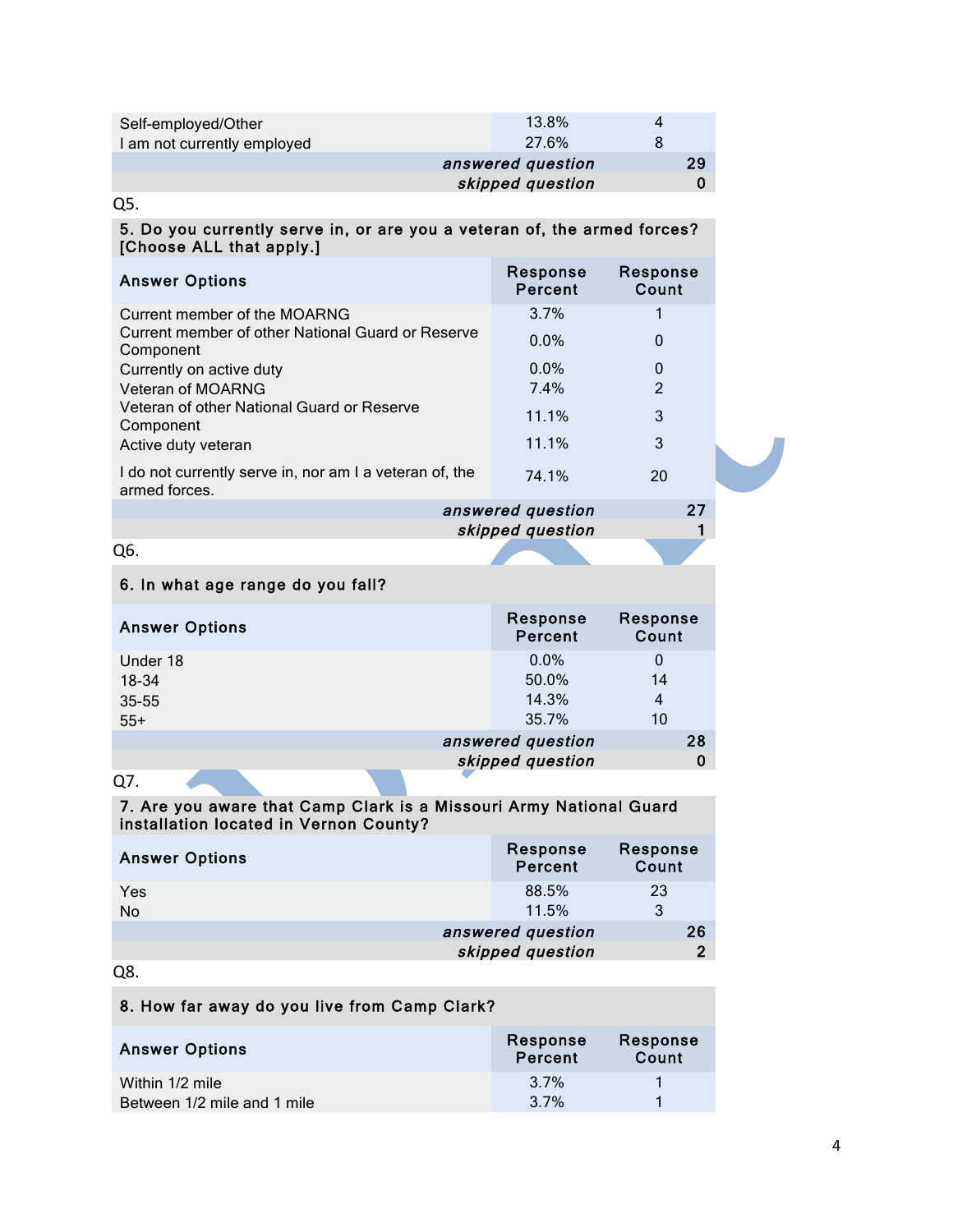| Between 1 mile and 2 miles<br>More than 2 miles | $0.0\%$<br>$92.6\%$ | $\mathbf{U}$<br>25 |  |
|-------------------------------------------------|---------------------|--------------------|--|
|                                                 | answered question   | 27                 |  |
| skipped question                                |                     |                    |  |
|                                                 |                     |                    |  |

Q9.

## 9. Are you familiar with the types of training conducted at Camp Clark?

| <b>Answer Options</b> | Response<br>Percent | Response<br>Count |
|-----------------------|---------------------|-------------------|
| Yes                   | 28.6%               | 8                 |
| Somewhat              | 35.7%               | 10                |
| <b>No</b>             | 35.7%               | 10                |
|                       | answered question   | 28                |
|                       | skipped question    |                   |
| Q10.                  |                     |                   |

## 10. What types of training have you understood are conducted at Camp Clark? [Choose ALL that apply.]

| <b>Answer Options</b>                    | Response<br>Percent | Response<br>Count |    |
|------------------------------------------|---------------------|-------------------|----|
| <b>Convoy Operations/Driver Training</b> | 34.0%               | 18                |    |
| <b>Rifle/Pistol Qualification</b>        | 37.7%               | 20                |    |
| <b>Helicopter Operations</b>             | 17.0%               | 9                 |    |
| Other (please specify)                   | 22.6%               | 12                |    |
|                                          | answered question   |                   | 53 |
|                                          | skipped question    |                   | 0  |
| Q11.                                     |                     |                   |    |

#### Q11.

## 11. Where do you get most of your information about Camp Clark?

| <b>Answer Options</b>                             | Response<br>Percent | Response<br>Count |
|---------------------------------------------------|---------------------|-------------------|
| Directly from someone who works/trains there      | 22.2%               | 6                 |
| From friends who know people who work/train there | 7.4%                | $\overline{2}$    |
| Just from general discussion in the community     | 37.0%               | 10                |
| From the media                                    | 14.8%               | 4                 |
| I don't know anything about Camp Clark            | 18.5%               | 5                 |
| answered question                                 |                     |                   |
|                                                   | skipped question    |                   |

## Q12.

## 12. How would you characterize communication between Camp Clark and the community?

| <b>Answer Options</b>                                             | Response<br>Percent | Response<br>Count |
|-------------------------------------------------------------------|---------------------|-------------------|
| Positive                                                          | 8.7%                | 2                 |
| Negative                                                          | 17.4%               | 4                 |
| <b>Neutral</b>                                                    | 43.5%               | 10                |
| There is no communication between Camp Clark<br>and the community | 30.4%               |                   |
| answered question<br>23                                           |                     |                   |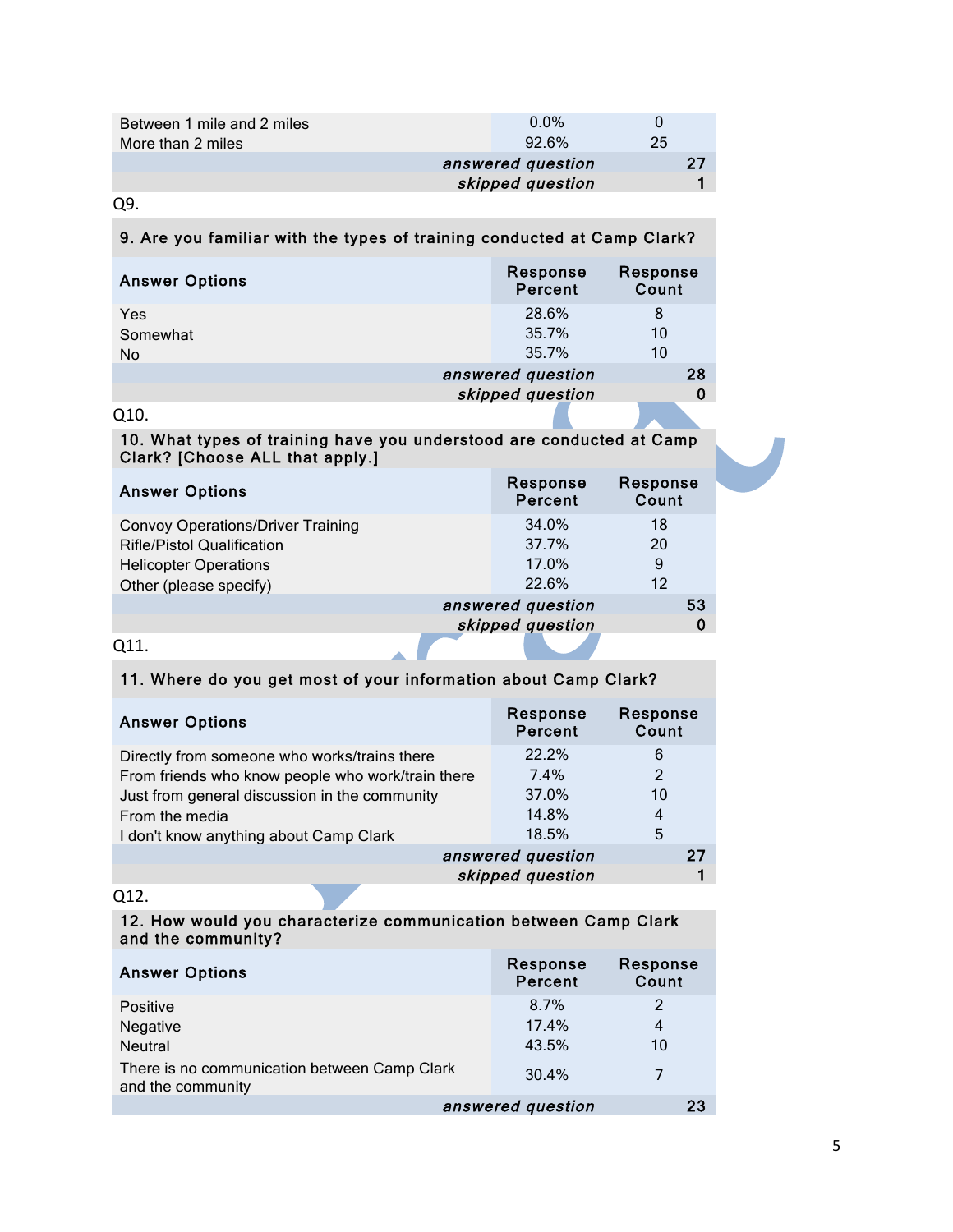| 5<br>skipped question                                                                                                                                                                 |                                          |                              |  |  |
|---------------------------------------------------------------------------------------------------------------------------------------------------------------------------------------|------------------------------------------|------------------------------|--|--|
| Q13.                                                                                                                                                                                  |                                          |                              |  |  |
| 13. How important do you think the training that occurs at Camp Clark<br>is:                                                                                                          |                                          |                              |  |  |
| <b>Answer Options</b>                                                                                                                                                                 | Response<br>Percent                      | Response<br>Count            |  |  |
| Very important<br>Important<br>Not very important<br>Not important at all                                                                                                             | 32.1%<br>32.1%<br>0.0%<br>10.7%          | 9<br>9<br>$\mathbf 0$<br>3   |  |  |
| I don't know enough to characterize the training at<br>Camp Clark.                                                                                                                    | 25.0%                                    | $\overline{7}$               |  |  |
|                                                                                                                                                                                       | answered question                        | 28                           |  |  |
| Q14.                                                                                                                                                                                  | skipped question                         | 0                            |  |  |
|                                                                                                                                                                                       |                                          |                              |  |  |
| 14. Do you know anyone who trains at Camp Clark?                                                                                                                                      |                                          |                              |  |  |
| <b>Answer Options</b>                                                                                                                                                                 | Response<br>Percent                      | Response<br>Count            |  |  |
| Yes<br><b>No</b>                                                                                                                                                                      | 39.3%<br>60.7%                           | 11<br>17                     |  |  |
|                                                                                                                                                                                       | answered question                        | 28                           |  |  |
|                                                                                                                                                                                       | skipped question                         | 0                            |  |  |
| Q15.                                                                                                                                                                                  |                                          |                              |  |  |
| 15. Do you support the National Guard presence in Vernon County?                                                                                                                      |                                          |                              |  |  |
| <b>Answer Options</b>                                                                                                                                                                 | Response<br>Percent                      | Response<br>Count            |  |  |
| Yes                                                                                                                                                                                   | 76.9%                                    | 20                           |  |  |
| No                                                                                                                                                                                    | 23.1%                                    | 6                            |  |  |
|                                                                                                                                                                                       | answered question<br>skipped question    | 26<br>$\overline{2}$         |  |  |
| O <sub>16</sub>                                                                                                                                                                       |                                          |                              |  |  |
| 16. How strongly do you agree with this statement: "The local<br>community must take action to ensure the continued mission of Camp<br>Clark and their contributions to our economy"? |                                          |                              |  |  |
| <b>Answer Options</b>                                                                                                                                                                 | Response<br>Percent                      | Response<br>Count            |  |  |
| Strongly agree<br>Agree<br>Neutral/Unsure<br><b>Disagree</b><br>Strongly disagree                                                                                                     | 34.6%<br>26.9%<br>19.2%<br>19.2%<br>0.0% | 9<br>7<br>5<br>5<br>$\Omega$ |  |  |
|                                                                                                                                                                                       | answered question<br>skipped question    | 26<br>2 <sup>1</sup>         |  |  |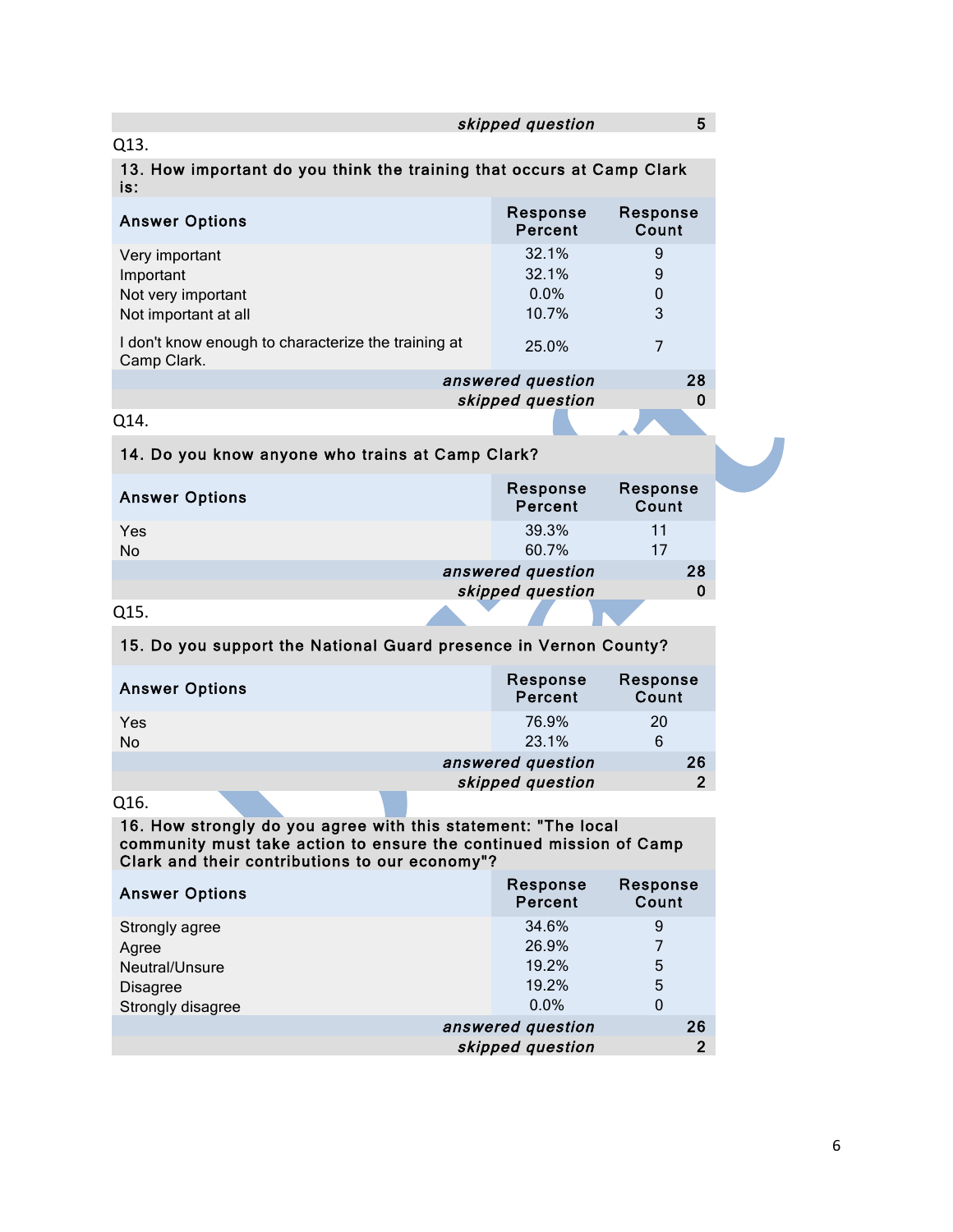## Q17.

## 17. What percent of the regional economy do you understand the National Guard contributes?

| <b>Answer Options</b> | Response<br>Percent | Response<br>Count |
|-----------------------|---------------------|-------------------|
| 50% or higher         | $0.0\%$             | O                 |
| Between 30 and 50%    | 29.2%               |                   |
| Less than 30%         | 37.5%               | 9                 |
| Unsure                | 33.3%               | 8                 |
|                       | answered question   |                   |
|                       | skipped question    |                   |

## Q18.

## 18. How often do you hear noise (e.g., gunfire, other) related to the National Guard training areas from your property?

| <b>Answer Options</b> | Response<br>Percent | Response<br>Count |  |
|-----------------------|---------------------|-------------------|--|
| Daily                 | 0.0%                | 0                 |  |
| Weekly                | 3.7%                |                   |  |
| Rarely                | 29.6%               | 8                 |  |
| Never                 | 66.7%               | 18                |  |
|                       | answered question   | 27                |  |
|                       | skipped question    |                   |  |

## Q19.

#### 19. How often do you hear helicopter or other aircraft noise associated with Camp Clark from your residence or property?

| <b>Answer Options</b> | Response<br>Percent | Response<br>Count |
|-----------------------|---------------------|-------------------|
| Daily                 | $0.0\%$             | 0                 |
| Weekly                | $0.0\%$             | 0                 |
| Rarely                | 57.1%               | 16                |
| Never                 | 42.9%               | 12                |
|                       | answered question   | 28                |
|                       | skipped question    |                   |

Q20.

## 20. How severe are the noise impacts from Camp Clark when you experience them?

| <b>Answer Options</b>                                                  | Response<br>Percent | Response<br>Count |
|------------------------------------------------------------------------|---------------------|-------------------|
| I hardly notice them.                                                  | 30.8%               | 8                 |
| They are mildly disruptive.                                            | 15.4%               | 4                 |
| They are severely disruptive.                                          | 0.0%                | 0                 |
| They're so bad I wish I could move.                                    | 3.8%                |                   |
| I don't experience any noise impacts from operations<br>at Camp Clark. | 50.0%               | 13                |
| answered question<br>26                                                |                     |                   |
| skipped question                                                       |                     | 2                 |